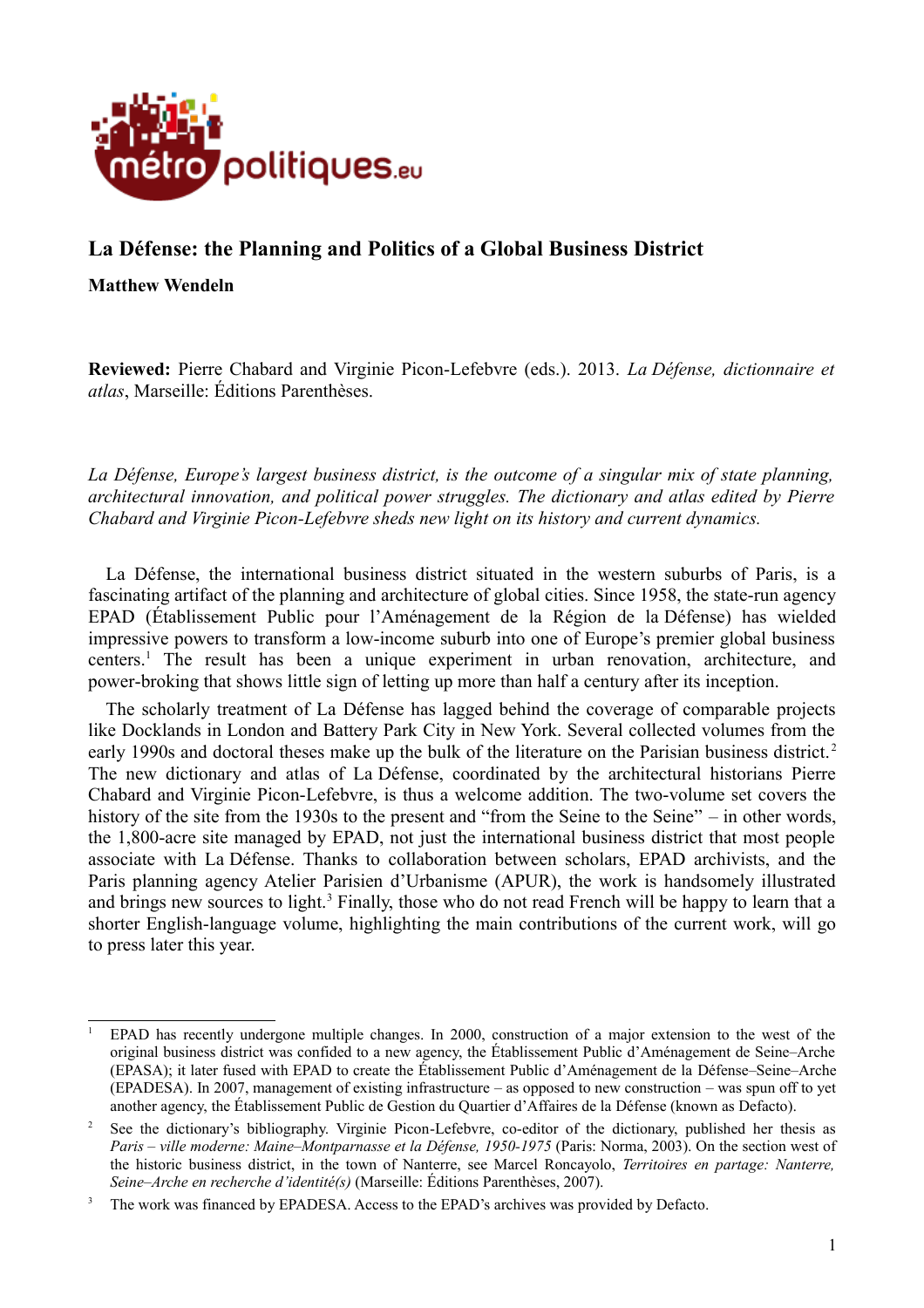## **Architecture, design, and governance**

The dictionary's main focus is on architecture and urban design, but it also provides entries on the politics, economics, and sociology of this fascinating urban district. Its 133 articles cover La Défense's most recognizable monuments – such as the Grande Arche building opened in 1989 – but also its hidden underbelly. We thus learn that the underground parking system is so vast that only half its spots are ever rented out and so labyrinthine that renovation projects have turned up long-forgotten lots.

A series of entries on EPAD, its sister agencies, and the politicians and administrators who ran them shed new light on the exceptional governance structure created for the project. With its technocratic authoritarianism, EPAD has long symbolized the Gaullist *dirigisme* of the 1960s. The dictionary both confirms and complicates this interpretation. Various articles show that the EPAD model was in fact rooted in the Fourth Republic. Since the 1960s, moreover, the agency has gradually bowed to the growing power of businesses and local authorities, but has also managed to preserve its basic setup despite major transformations in the French political landscape.

La Défense's fantastic urban design was meant to overcome the congestion of the contemporary metropolis. Applying modernist principles, planners sought to maximize the flow of people and goods to the west of Paris while removing, even "liberating", pedestrians from traffic and other nuisances. Their solution was to build a giant concrete platform (*dalle*) over a vast network of highways, service roads, rail lines, and bus terminals. The articles on the *dalle* and the transportation system paint a complex picture. In many respects, the setup has worked remarkably well. A vast, calm, and indeed beautiful public space sits atop one of France's most bustling transportation hubs. La Défense is superficially associated with the postwar frenzy for urban highways, but in fact it is overwhelmingly reached by public transportation and then navigated on foot. Yet this gigantic complex also has its downsides. It drains workers from all over the Paris region, can be a nightmare for daily commuters, and leaves engineers struggling against the constant saturation of its transportation networks. The authors' takes on the *dalle* system are thus decidedly mixed. Is it a remarkably efficient urban machine, a bucolic public playground, and even a democratic agora for the modern city? Or is it a disorienting labyrinth – the Situationist game of *dérive* cruelly imposed on employees just trying to get to work (as Stéphane Degoutin suggests, pp. 153–155)?

Architecturally, La Défense has been a permanent testing ground. Initially a showcase for modernist monumentalism – particularly vibrant in postwar France – it quickly shifted to a more eclectic skyline with the liberalization of building codes and the growing importance of prestige designs for corporate branding. Numerous articles show the importance of context and conflict in this evolution. Several real-estate crises, one of which almost ended the La Défense experiment in the 1970s, forced architects and planners to abandon as many projects as they implemented. The public outcry over skyscrapers on Paris's historic skyline has also been a recurrent factor in planning decisions. Finally, an equally interesting architectural evolution was occurring to the west of the business district proper, in the "Zone B" of the EPAD perimeter. Dedicated to residential development, Zone B was a laboratory for postwar collective housing. Over time, however, its fanciful designs became impoverished *cités* sitting in the shadows of global finance.

The atlas provides another, fascinating part of the story. It first traces what was planned, built, and destroyed at La Défense through three chronological series of maps and aerial photographs. We watch the creative destruction of the district, as homes, shantytowns, and industries give way to vast infrastructures and office towers. We also get a good sense of the gap between ideals and realizations in each period. An explanatory text, a statistical morphology of La Défense today, and a striking collection of aerial photographs taken in 2010 round out the volume.